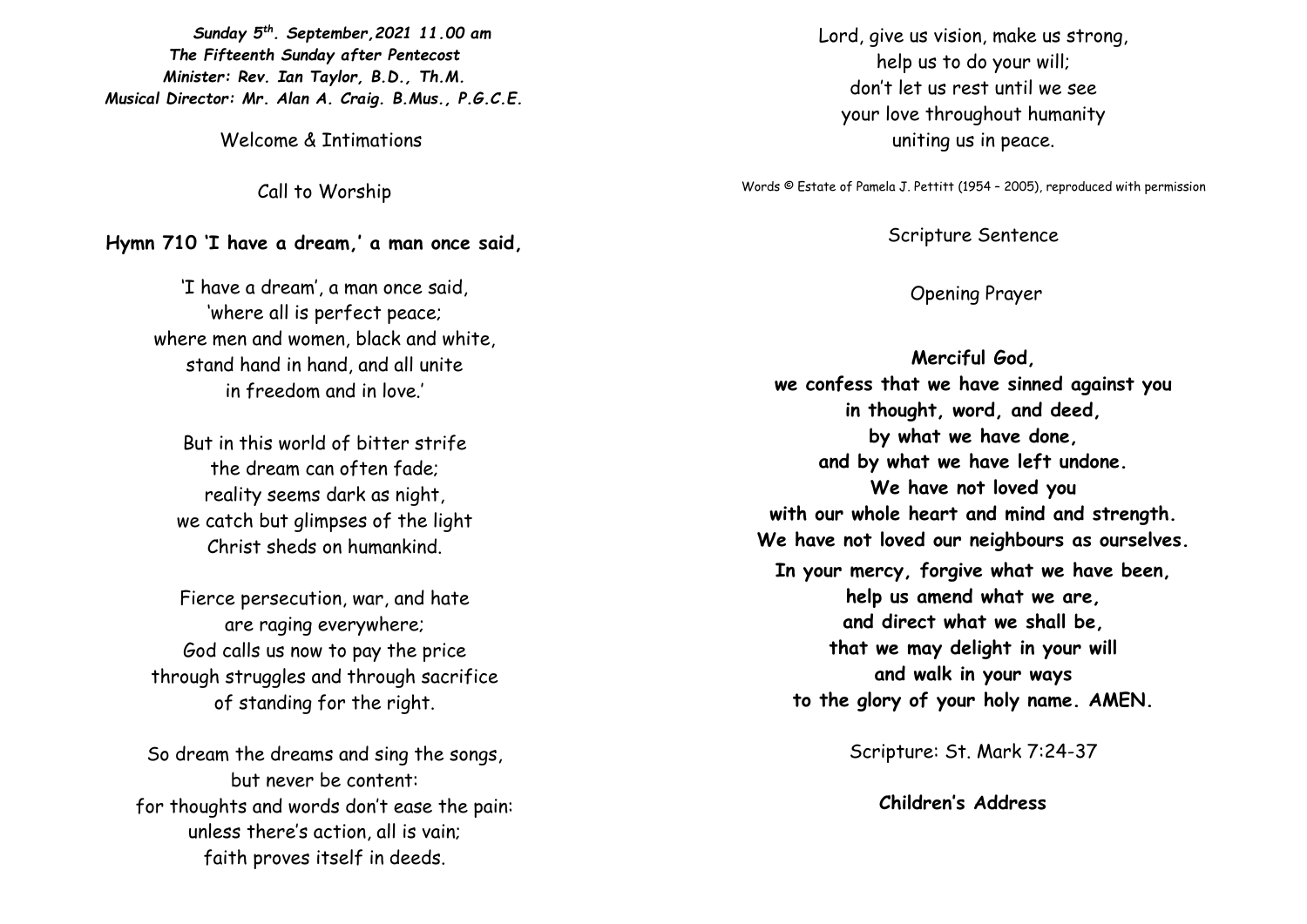A small thing like a hazelnut lay in my open hand, and God disclosed three truths to me that I might understand: God made it, God loves it, and God will always care; God made it, God loves it, and God will always care for it.

I marvelled that this little thing reveals how God can be our maker, lover, keeper, now and for eternity! God made you, God loves you, and God will always care; God made you, God loves you, and God will always care for you!

Until my heart is one with God, its aching will not cease, and so I rest, held close by God, these three truths bringing peace: God made me, God loves me, and God will always care; God made me, God loves me, and God will always care for me!

Rae E. Whitney (b. 1927) Reproduced from CH4 , number 142 Words: © 1992, Selah Publishing Co. Inc. All rights reserved. Used by permission. CCLI No.21143

## Musical Interlude

## Prayer of Intercession and the Lord's Prayer

**Our Father which art in heaven, Hallowed be thy Name. Thy Kingdom come. Thy will be done in earth, as it is in heaven. Give us this day our daily bread. And forgive us our debts, as we forgive our debtors. And lead us not into temptation, but deliver us from evil: For thine is the Kingdom, and the power, and the glory, for ever. Amen.**

## **Hymn 685 For everyone born, a place at the table,**

- 1 For everyone born, a place at the table, for everyone born, clean water and bread, a shelter, a space, a safe place for growing, for everyone born , a star overhead. *And God will delight when we are creators of justice and joy, yes, God will delight when we are creators of justice, justice and joy!*
- 2 For woman and man, a place at the table, revising the roles, deciding the share, with wisdom and grace, dividing the power, for woman and man, a system that's fair. *Chorus*

Sermon